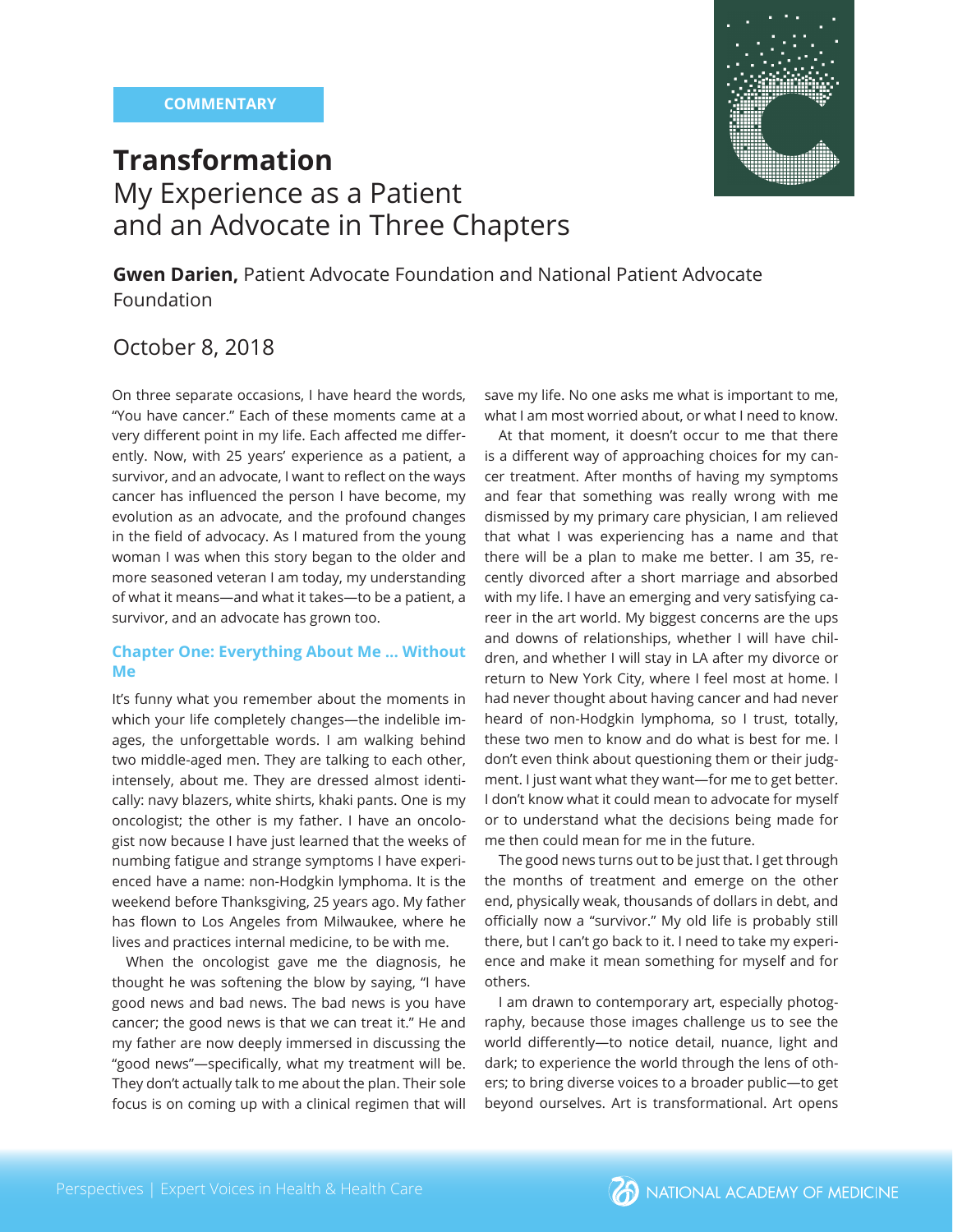doors and windows of perception and understanding, and for me, cancer did as well. As a result of my first cancer diagnosis, I decide to embark on another transformation—to leave the art world and become a patient advocate.

Nice thought—but what exactly does it mean to be a patient advocate? As I move past the initial shock, fear, and disruption of my diagnosis, I begin to realize that I have a future. A shaky, uncertain one to be sure, but one that both demanded and allowed me to think about what mattered in my life. I have to acquire the confidence and skills to speak up, ask questions about my cancer and its treatments, and inquire about the impact that all of this would have on me. I can no longer simply be the passive recipient of decisions made about me, without me, no matter how well-intentioned and clinically sound they are. For me, as for some people who face a serious illness, the first step in advocacy is learning to be an effective advocate for myself.

My cancer diagnosis came in the early 1990s, in the midst of an era of nascent cancer advocacy of a very different ilk—a movement that was public, political, and increasingly effective. Beginning in the late 1980s, HIV/ AIDS activists raised their voices to turn hopelessness, stigmatization, anger, and despair into activism that sought not just understanding of the human toll of the plague, but more research dollars and better access to treatment. Building on the lessons learned from AIDS activism—whose advocates learned from the disability rights and women's health movements—cancer advocacy was led by breast cancer advocates. These were courageous women who hit the streets, clinics, and media, who engaged policy makers to convert breast cancer from an unmentionable private form of suffering to a tidal wave of awareness coupled with a new concept of very public cancer advocacy.

Progress requires a commitment to questioning the status quo and to working toward a better future for everyone. For me, patient advocacy becomes the key to that future and the focus of my advocacy efforts.

#### **Chapter Two: I Never Saw It Coming**

Flash-forward about 20 years. A routine clinical breast exam, then a biopsy, and a knock on the exam room door—there's more bad news. This time, it's breast cancer. And more good news—the tumor is small, the stage is early, the cancer is a non-aggressive cell type. Odds are I'll survive—again.

But I never saw it coming. I guess I should have. The numbers are there. Young women who receive chest wall irradiation have a significantly increased chance of developing a second cancer, with the highest risk being for breast cancer. Still, as the British say, I'm gobsmacked.

This time, I'm a very different person, and the field of advocacy has evolved considerably. The passive young woman who sat by quietly, trusting her doctor and father to decide her fate, is long gone.

In the 20-year interval between cancers #1 and #2, I have married a man whom I love deeply, who loves me, and who has brought his two wonderful children into my life. My stepdaughter reacts with shock and obvious fear when I tell her I have breast cancer, and I feel the weight of taking care of my family as well as myself this time. So, I must be an advocate for my husband and children as well as for myself—therefore, on a personal level, the stakes are different this time.

The transformation I experienced with my first diagnosis has become my professional life and my passion. I have dedicated the past two decades to bringing forward the voices and experiences of all people impacted by cancer. Building upon my experience in the art world and my commitment to achieving equity through elevating and including diverse voices in public and private forums, I dove into patient advocacy not at all certain where it would take me. I was clear about my values and aspirations; I was somewhat less certain about the means to achieve them. I have edited and published two magazines for people facing cancer: the first focused on breast and reproductive cancers, the second on all cancers and cancer research. I directed an international advocacy program for a major scientific organization and a patient education and cancer registry program for another major group. I have served on a slew of advisory boards and panels and spoken at more than a hundred conferences and events. I have written extensively about cancer survivorship and health disparities.

I know in the course of those efforts, I have made a difference. I made more people aware of the key issues of patients and caregivers—both on the individual as well as health care–system levels. I have trained advocates from around the world to be better advocates for themselves as well as for their communities. I feel confident that side-by-side with other advocates, I have helped people to understand what advocacy can achieve and why it is important. And, in devoting myself to improving the experiences and outcomes of the patients and families who came after me, I also healed myself. I found a community of people who helped me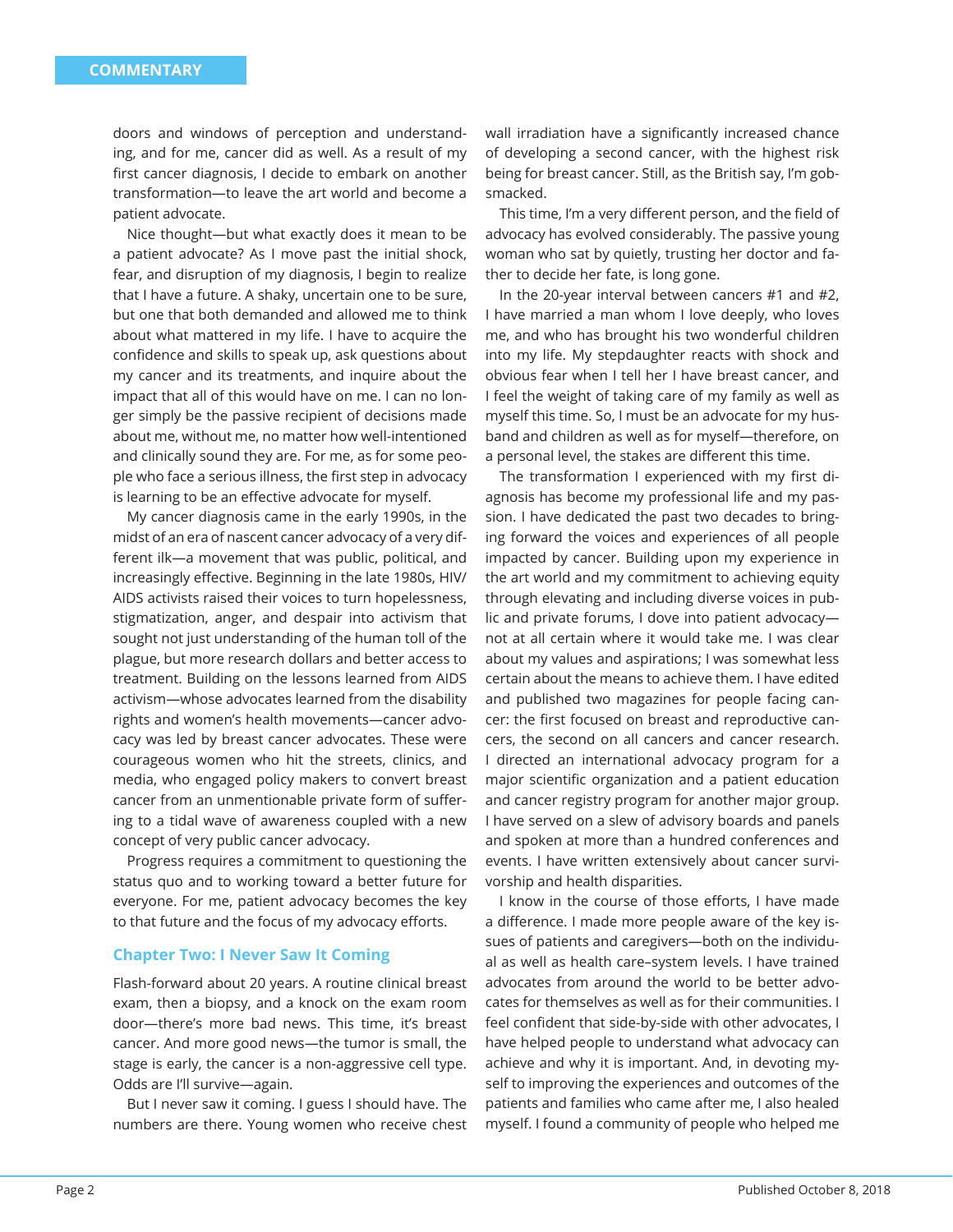transcend the alienation and fear that a diagnosis of cancer can bring.

But I am not ready to go through cancer again.

While my experience with cancer is the driving force for much of what I do, in other ways, I have put my own cancer behind me. I find myself struggling with the gap between past and present, between being a survivor and a patient. It's difficult to have to talk about this new diagnosis and its treatment and to face the uncertainties and the inherent awkwardness and emotional pain of patient-dom in real-time, at this very personal level. Everyone—family, friends, and colleagues—is incredibly supportive, but I am far more comfortable giving support than receiving it. My role as an advocate makes my role as a patient all too public. But I also know that to continue to be the advocate I want to be, I have to speak about my experiences with this new diagnosis. My core value of ending private suffering and creating a community of understanding and action requires that I make the transformation from public cancer survivor to public cancer patient.

With more than 20 years of advocacy experience, I'm well-informed about my condition and have the wherewithal to engage my surgeon and oncologist in an open discussion of my options. My evidence-based treatment options are limited by the radiation I received for non-Hodgkin lymphoma. I have to have a mastectomy. My only big decision is whether to have reconstruction and what type of reconstruction is best. I choose to have reconstruction—a DIEP flap procedure—and end up learning another important lesson about being a patient. Even when you think you have asked all the right questions; the actual experience brings physical and emotional issues that you did not and often cannot anticipate.

# **Chapter Three: "Boring, More of an Annoyance, Kind of Like ... Dandruff "**

It is three years after my breast cancer diagnosis, and I've gotten used to the idea of being a two-time cancer survivor. The breast cancer is pretty much in the rearview mirror. I allow myself, once again, to believe that I am done with having cancer—that I can return to being an advocate, not a patient. In fall 2017, I don't feel right and make an appointment with a new gynecologist. Unlike my LA doctor, she takes my concerns seriously; she works as my partner to determine what is wrong and what to do about it. Tests reveal cancer #3—endometrial cancer. This one, too, may be a result of my treatment (for breast cancer). Tamoxifen, my

treatment for breast cancer, is to uterine cancer what chest wall irradiation is to breast cancer. It may all be connected.

Again, the good news—this type of endometrial cancer is easily treated with surgery alone. The surgeon actually calls it boring, comparing it to dandruff-an annoyance, but not something life-threatening. My husband and I groan about the inappropriate analogy, but I cautiously accept the doctor's assurances about the outcomes. I book the surgery after my scheduled vacation to Australia and then take a few days off before getting back to work. I know I am pushing too hard, and there are days when I regret it, but I am not giving in to this thing. It is not going to control me. I've been here before. It's a jolt to hear those words a third time, and it feels unfair, but fairness never had anything to do with it. Once again, I have to tell my family, my colleagues, and my friends that I am a patient. Once again, I have to consider what my experience with this disease means in terms of my own role as an advocate and the broader aims of advocacy. And, once again, I am a public cancer patient.

In the 25 years since my first diagnosis, a lot has changed. Every cancer uniquely transforms the individual who experiences it. Some of that transformation happens to us; some we choose. The reality of cancer can force us to think about who we are and what matters to us in life, and to find effective ways of expressing those goals and values. The lens through which I see the experience has changed as well, as I have moved from a young adult diagnosed with non-Hodgkin lymphoma to a woman nearing age 60 and diagnosed with her third cancer. On the day that my father and oncologist stood outside my room, I was not sure that I had any future. Twenty-five years after my first diagnosis, I can look back on my life and its personal and professional challenges, achievements, and satisfactions and know that, whatever happens, I have made choices that have made a difference for myself and others.

Throughout my patient advocacy career, I have focused on ensuring that the core value of self-advocacy—"nothing about me, without me"—is a universal value of the health care delivery system. Everyone who is facing a serious illness must be treated with dignity, respect, and compassion—and must be given the opportunity to define what it means to be co-creators of their own health and care. My aspiration is a health care system in which patients and their physicians are truly equal partners, each with our own expertise and